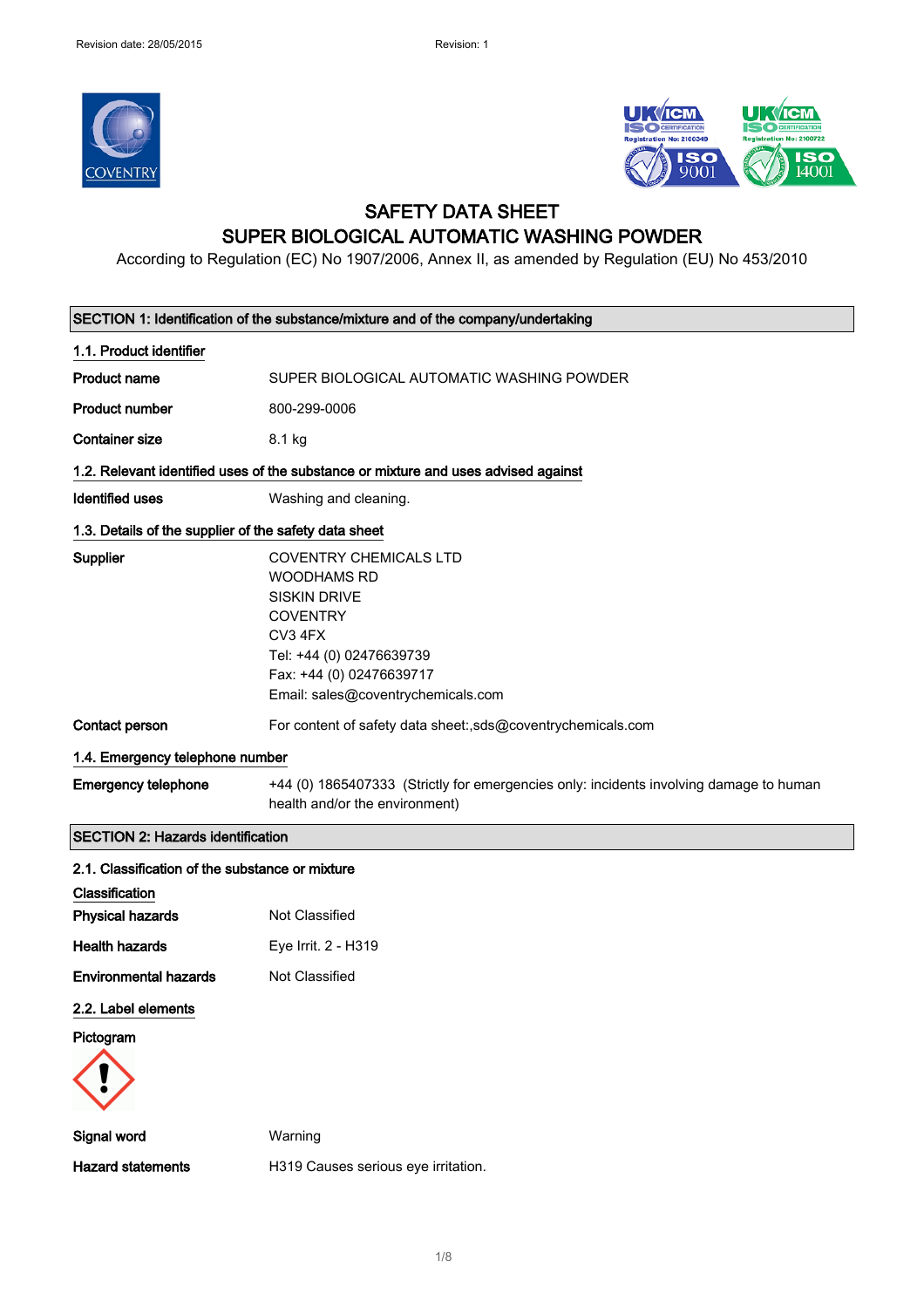| <b>Precautionary statements</b> | EUH210 Safety data sheet available on request.<br>P102 Keep out of reach of children.<br>P101 If medical advice is needed, have product container or label at hand.<br>P264 Wash hands thoroughly after handling.<br>P303+P361+P353 IF ON SKIN (or hair): Take off immediately all contaminated clothing.<br>Rinse skin with water/shower.<br>P305+P351+P338 IF IN EYES: Rinse cautiously with water for several minutes. Remove<br>contact lenses, if present and easy to do. Continue rinsing.<br>P337+P313 If eye irritation persists: Get medical advice/attention. |
|---------------------------------|-------------------------------------------------------------------------------------------------------------------------------------------------------------------------------------------------------------------------------------------------------------------------------------------------------------------------------------------------------------------------------------------------------------------------------------------------------------------------------------------------------------------------------------------------------------------------|
| Contains                        | SODIUM PERBORATE, SODIUM SILICATE CRYSTAL, C12-15 FATTY ALCOHOL 7MOL<br>EO, SODIUM ALKYL (C10-C14) BENZENE SULPHONATE                                                                                                                                                                                                                                                                                                                                                                                                                                                   |

#### 2.3. Other hazards

This product does not contain any substances classified as PBT or vPvB.

#### SECTION 3: Composition/information on ingredients

| 3.2. Mixtures                                                                             |                      |                        |                                                                                           |        |
|-------------------------------------------------------------------------------------------|----------------------|------------------------|-------------------------------------------------------------------------------------------|--------|
| <b>SODIUM CARBONATE</b>                                                                   |                      |                        |                                                                                           | 30-60% |
| CAS number: 497-19-8                                                                      | EC number: 207-838-8 |                        | REACH registration number: 01-<br>2119485498-19-XXXX                                      |        |
| Classification<br>Eye Irrit. 2 - H319                                                     |                      | Xi;R36                 | Classification (67/548/EEC or 1999/45/EC)                                                 |        |
| <b>SODIUM PERBORATE</b><br>CAS number: 10486-00-7                                         | EC number:           |                        |                                                                                           | 5-10%  |
| Classification<br>Eye Dam. 1 - H318<br>Repr. 1B - H360Df<br>STOT SE 3 - H335              |                      |                        | Classification (67/548/EEC or 1999/45/EC)<br>Repr. Cat. 2;R61 Repr. Cat. 3;R62 Xi;R37,R41 |        |
| <b>SODIUM SILICATE CRYSTAL</b>                                                            |                      |                        |                                                                                           | 5-10%  |
| CAS number: 1344-09-8                                                                     | EC number: 215-687-4 |                        |                                                                                           |        |
| Classification<br>Skin Irrit. 2 - H315<br>Eye Dam. 1 - H318                               |                      | Xi;R41,R38.            | Classification (67/548/EEC or 1999/45/EC)                                                 |        |
| C12-15 FATTY ALCOHOL 7MOL EO<br>CAS number: 68131-39-5<br>M factor (Acute) = $1$          |                      |                        |                                                                                           | 5-10%  |
| Classification<br>Eye Dam. 1 - H318<br>Aquatic Acute 1 - H400<br>Aquatic Chronic 3 - H412 |                      | Xn;R22. Xi;R41. N;R50. | Classification (67/548/EEC or 1999/45/EC)                                                 |        |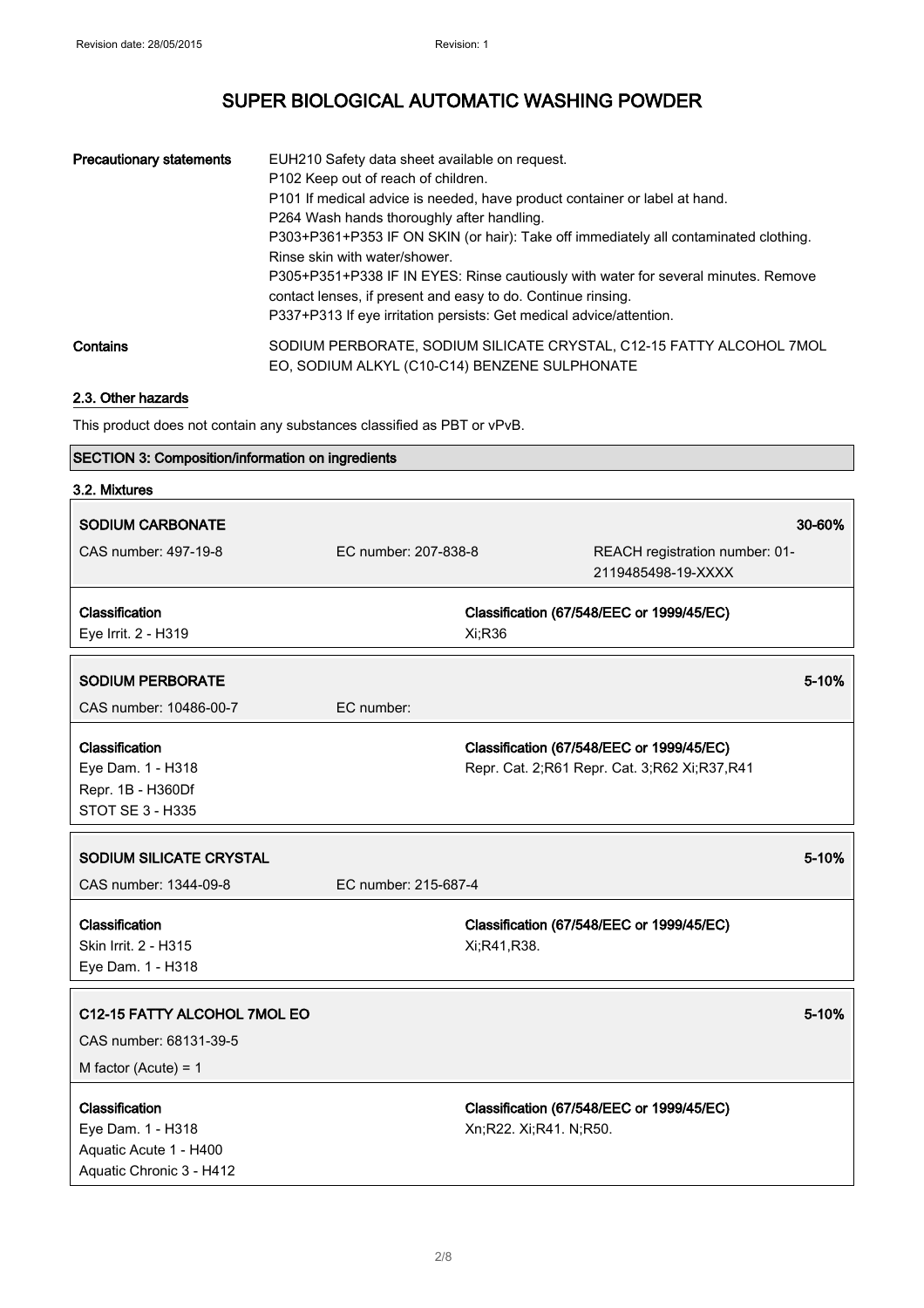| SODIUM ALKYL (C10-C14) BENZENE SULPHONATE                                          | 5-10%                                                                                                                                                                                                      |
|------------------------------------------------------------------------------------|------------------------------------------------------------------------------------------------------------------------------------------------------------------------------------------------------------|
| CAS number: 85117-50-6                                                             | EC number: 285-600-2                                                                                                                                                                                       |
| Classification<br>Skin Irrit. 2 - H315<br>Eye Dam. 1 - H318<br>Acute Tox. 4 - H302 | Classification (67/548/EEC or 1999/45/EC)<br>Xn;R22. Xi;R38,R41.                                                                                                                                           |
|                                                                                    | The Full Text for all R-Phrases and Hazard Statements are Displayed in Section 16.                                                                                                                         |
| <b>SECTION 4: First aid measures</b>                                               |                                                                                                                                                                                                            |
| 4.1. Description of first aid measures                                             |                                                                                                                                                                                                            |
| Inhalation                                                                         | Move affected person to fresh air at once.                                                                                                                                                                 |
| Ingestion                                                                          | Rinse mouth thoroughly with water. Give plenty of water to drink. Consult a physician for<br>specific advice.                                                                                              |
| <b>Skin contact</b>                                                                | Rinse immediately with plenty of water. Remove contaminated clothing. Get medical attention<br>if irritation persists after washing.                                                                       |
| Eye contact                                                                        | Immediately flush with plenty of water for at least 15 minutes. Remove any contact lenses and<br>hold eyelids open widely. Get medical attention. Show this Safety Data Sheet to the medical<br>personnel. |
|                                                                                    | 4.2. Most important symptoms and effects, both acute and delayed                                                                                                                                           |
| <b>Skin contact</b>                                                                | Prolonged skin contact may cause redness and irritation.                                                                                                                                                   |
| Eye contact                                                                        | May cause irritation to eyes.                                                                                                                                                                              |
|                                                                                    | 4.3. Indication of any immediate medical attention and special treatment needed                                                                                                                            |
| Notes for the doctor                                                               | No specific recommendations.                                                                                                                                                                               |
| <b>SECTION 5: Firefighting measures</b>                                            |                                                                                                                                                                                                            |
| 5.1. Extinguishing media                                                           |                                                                                                                                                                                                            |
| Suitable extinguishing media                                                       | The product is not flammable. Use fire-extinguishing media suitable for the surrounding fire.<br>Foam, carbon dioxide or dry powder.                                                                       |
| 5.2. Special hazards arising from the substance or mixture                         |                                                                                                                                                                                                            |
| <b>Hazardous combustion</b><br>products                                            | No known hazardous decomposition products.                                                                                                                                                                 |
| 5.3. Advice for firefighters                                                       |                                                                                                                                                                                                            |
| Protective actions during<br>firefighting                                          | Control run-off water by containing and keeping it out of sewers and watercourses.                                                                                                                         |
| Special protective equipment<br>for firefighters                                   | Wear positive-pressure self-contained breathing apparatus (SCBA) and appropriate protective<br>clothing.                                                                                                   |
| <b>SECTION 6: Accidental release measures</b>                                      |                                                                                                                                                                                                            |
|                                                                                    | 6.1. Personal precautions, protective equipment and emergency procedures                                                                                                                                   |

Personal precautions For personal protection, see Section 8. In case of spills, beware of slippery floors and surfaces.

#### 6.2. Environmental precautions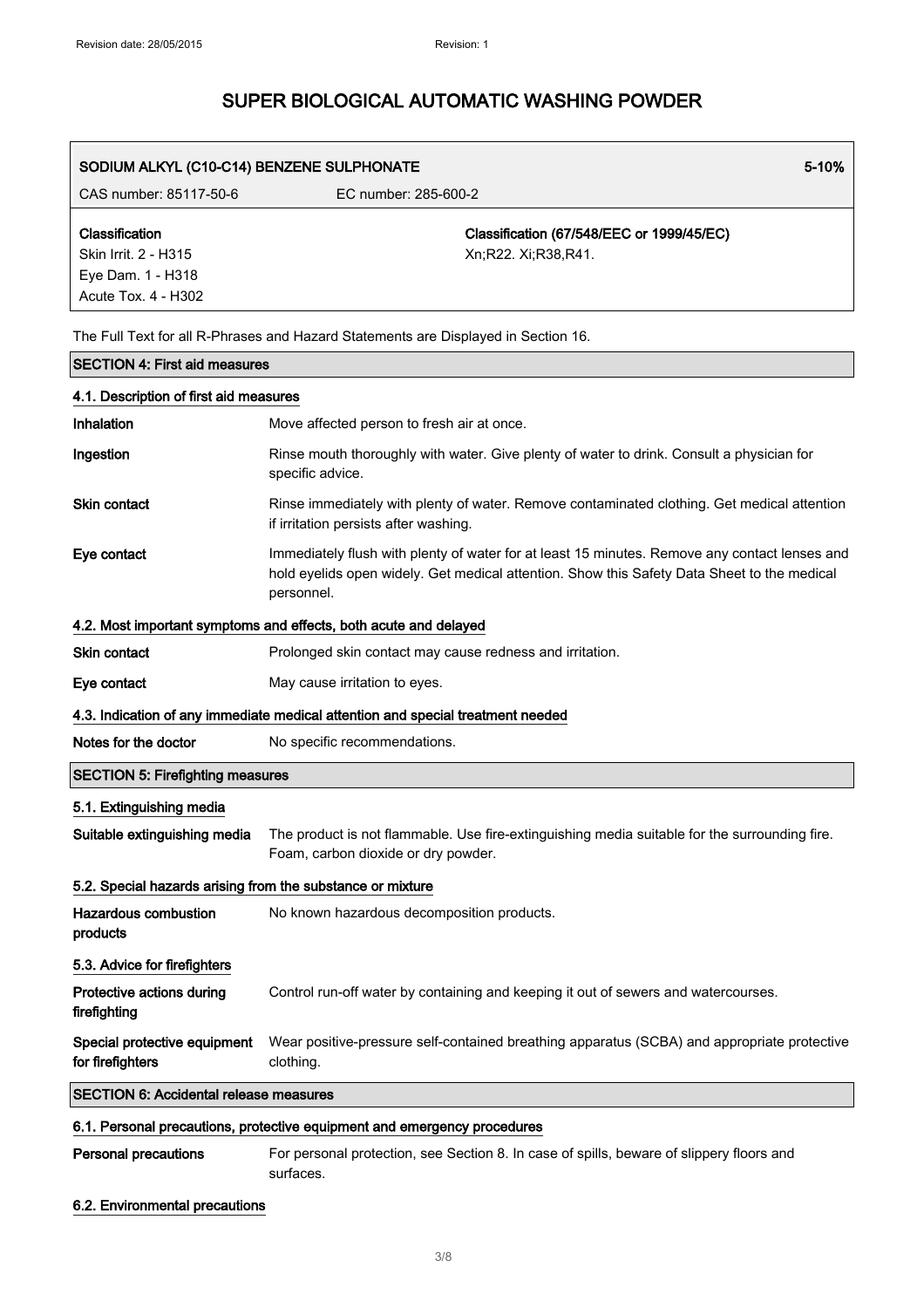| <b>Environmental precautions</b>                          | Collect and dispose of spillage as indicated in Section 13. Do not discharge into drains or<br>watercourses or onto the ground.                                                                                                                                                                                                                                                                                                                      |  |
|-----------------------------------------------------------|------------------------------------------------------------------------------------------------------------------------------------------------------------------------------------------------------------------------------------------------------------------------------------------------------------------------------------------------------------------------------------------------------------------------------------------------------|--|
| 6.3. Methods and material for containment and cleaning up |                                                                                                                                                                                                                                                                                                                                                                                                                                                      |  |
| Methods for cleaning up                                   | Collect spillage with a shovel and broom, or similar and reuse, if possible. Collect and place in<br>suitable waste disposal containers and seal securely. Label the containers containing waste<br>and contaminated materials and remove from the area as soon as possible. Flush<br>contaminated area with plenty of water. Flush contaminated area with plenty of water. Avoid<br>the spillage or runoff entering drains, sewers or watercourses. |  |
| 6.4. Reference to other sections                          |                                                                                                                                                                                                                                                                                                                                                                                                                                                      |  |
| Reference to other sections                               | For personal protection, see Section 8. See Section 11 for additional information on health<br>hazards. For waste disposal, see Section 13.                                                                                                                                                                                                                                                                                                          |  |
| <b>SECTION 7: Handling and storage</b>                    |                                                                                                                                                                                                                                                                                                                                                                                                                                                      |  |
| 7.1. Precautions for safe handling                        |                                                                                                                                                                                                                                                                                                                                                                                                                                                      |  |
| <b>Usage precautions</b>                                  | Avoid contact with skin and eyes. Wear protective clothing as described in Section 8 of this<br>safety data sheet. Good personal hygiene procedures should be implemented. Wash hands<br>and any other contaminated areas of the body with soap and water before leaving the work<br>site. Do not eat, drink or smoke when using the product.                                                                                                        |  |
|                                                           | 7.2. Conditions for safe storage, including any incompatibilities                                                                                                                                                                                                                                                                                                                                                                                    |  |
| <b>Storage precautions</b>                                | Store in tightly-closed, original container. Keep container dry.                                                                                                                                                                                                                                                                                                                                                                                     |  |
| 7.3. Specific end use(s)                                  |                                                                                                                                                                                                                                                                                                                                                                                                                                                      |  |
| Specific end use(s)                                       | The identified uses for this product are detailed in Section 1.2.                                                                                                                                                                                                                                                                                                                                                                                    |  |
| <b>SECTION 8: Exposure Controls/personal protection</b>   |                                                                                                                                                                                                                                                                                                                                                                                                                                                      |  |
| 8.1. Control parameters                                   |                                                                                                                                                                                                                                                                                                                                                                                                                                                      |  |
| Ingredient comments                                       | No exposure limits known for ingredient(s).                                                                                                                                                                                                                                                                                                                                                                                                          |  |
|                                                           | SODIUM CARBONATE (CAS: 497-19-8)                                                                                                                                                                                                                                                                                                                                                                                                                     |  |
| <b>DNEL</b>                                               | Workers - Inhalation; Long term local effects: 10 mg/m <sup>3</sup><br>General population - Inhalation; Long term local effects: 10 mg/m <sup>3</sup>                                                                                                                                                                                                                                                                                                |  |
| 8.2. Exposure controls                                    |                                                                                                                                                                                                                                                                                                                                                                                                                                                      |  |
| Protective equipment                                      |                                                                                                                                                                                                                                                                                                                                                                                                                                                      |  |
| Appropriate engineering<br>controls                       | Provide adequate ventilation.                                                                                                                                                                                                                                                                                                                                                                                                                        |  |
| Eye/face protection                                       | Eye protection not normally required.                                                                                                                                                                                                                                                                                                                                                                                                                |  |
| Hand protection                                           | Chemical-resistant, impervious gloves complying with an approved standard should be worn if<br>a risk assessment indicates skin contact is possible. It is recommended that gloves are made<br>of the following material: Polyvinyl chloride (PVC). Rubber (natural, latex). Simple Design for<br>minimal risk.                                                                                                                                      |  |
| Other skin and body<br>protection                         | Wear appropriate clothing to prevent repeated or prolonged skin contact.                                                                                                                                                                                                                                                                                                                                                                             |  |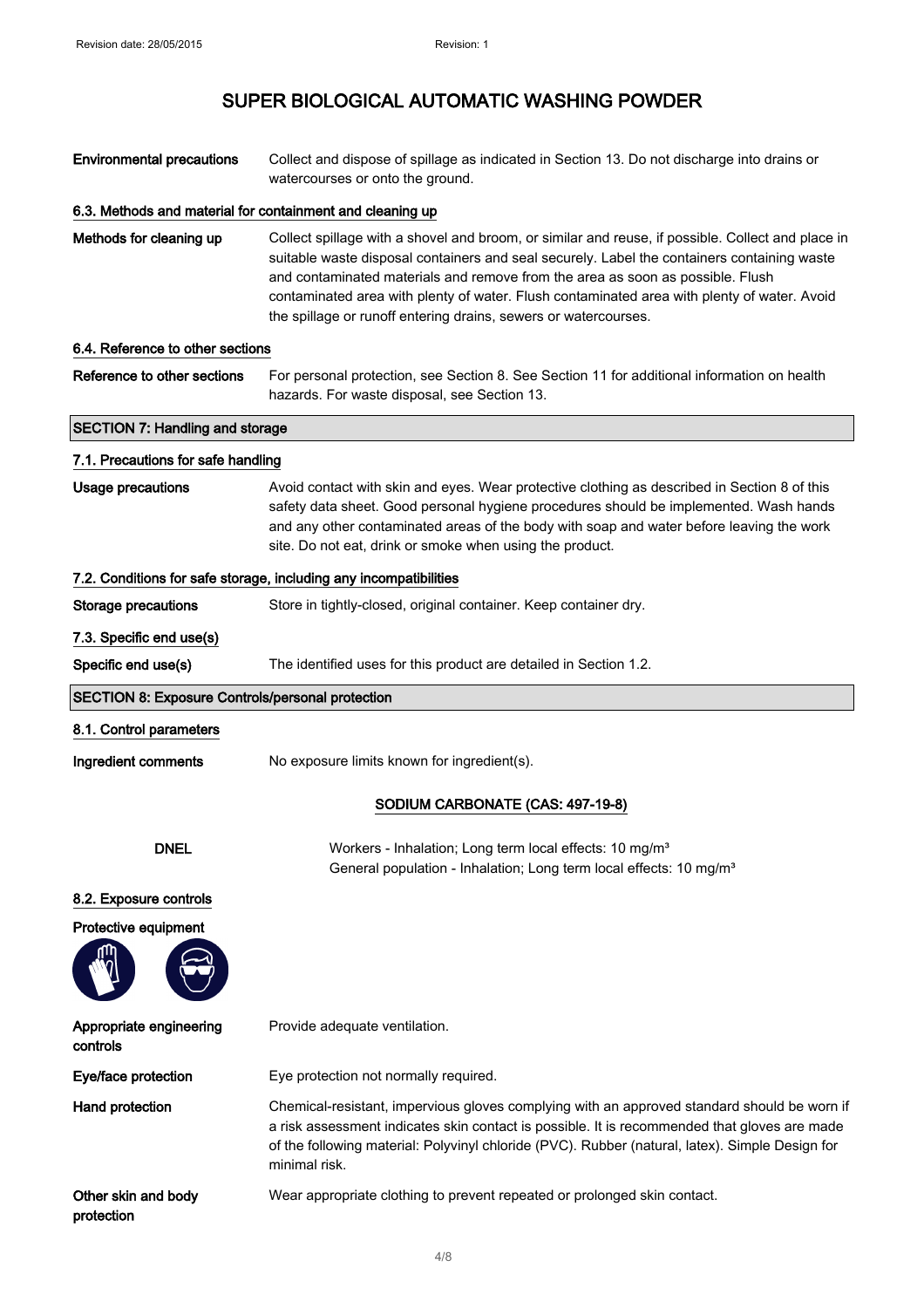| Hygiene measures                          | When using do not eat, drink or smoke. Good personal hygiene procedures should be<br>implemented. Wash hands and any other contaminated areas of the body with soap and<br>water before leaving the work site. Use appropriate skin cream to prevent drying of skin.       |
|-------------------------------------------|----------------------------------------------------------------------------------------------------------------------------------------------------------------------------------------------------------------------------------------------------------------------------|
| <b>Respiratory protection</b>             | Respiratory protection not required.                                                                                                                                                                                                                                       |
| <b>Environmental exposure</b><br>controls | Avoid release to the environment. Users should be aware of environmental considerations<br>and their duties under the environmental protection act. Further information may be found on<br>Government websites: www.dti.gov.uk/access/index/htm and www.envirowise.gov.uk. |

#### SECTION 9: Physical and Chemical Properties

| 9.1. Information on basic physical and chemical properties |                                                                     |  |
|------------------------------------------------------------|---------------------------------------------------------------------|--|
| Appearance                                                 | Powder.                                                             |  |
| Colour                                                     | White with blue speckles                                            |  |
| Odour                                                      | Perfumed.                                                           |  |
| <b>Odour threshold</b>                                     | Not applicable. Not applicable.                                     |  |
| pH                                                         | pH (diluted solution): 10.0 - 10.4 1%                               |  |
| <b>Melting point</b>                                       | Not applicable.                                                     |  |
| Initial boiling point and range                            | Not applicable.                                                     |  |
| Flash point                                                | Not applicable.                                                     |  |
| <b>Evaporation rate</b>                                    | Not determined.                                                     |  |
| <b>Evaporation factor</b>                                  | Not applicable.                                                     |  |
| Vapour pressure                                            | Not determined.                                                     |  |
| Vapour density                                             | Not determined.                                                     |  |
| <b>Relative density</b>                                    | Not applicable.                                                     |  |
| <b>Bulk density</b>                                        | 0.750 - 0.850 kg/l                                                  |  |
| Solubility(ies)                                            | Not applicable.                                                     |  |
| Auto-ignition temperature                                  | Not applicable.                                                     |  |
| <b>Decomposition Temperature</b>                           | Not applicable.                                                     |  |
| <b>Viscosity</b>                                           | Not determined.                                                     |  |
| <b>Explosive properties</b>                                | Not applicable                                                      |  |
| <b>Oxidising properties</b>                                | Not applicable.                                                     |  |
| 9.2. Other information                                     |                                                                     |  |
| Other information                                          | Not relevant.                                                       |  |
| <b>SECTION 10: Stability and reactivity</b>                |                                                                     |  |
| 10.1. Reactivity                                           |                                                                     |  |
| Reactivity                                                 | There are no known reactivity hazards associated with this product. |  |
| 10.2. Chemical stability                                   |                                                                     |  |
| <b>Stability</b>                                           | Stable at normal ambient temperatures.                              |  |
| 10.3. Possibility of hazardous reactions                   |                                                                     |  |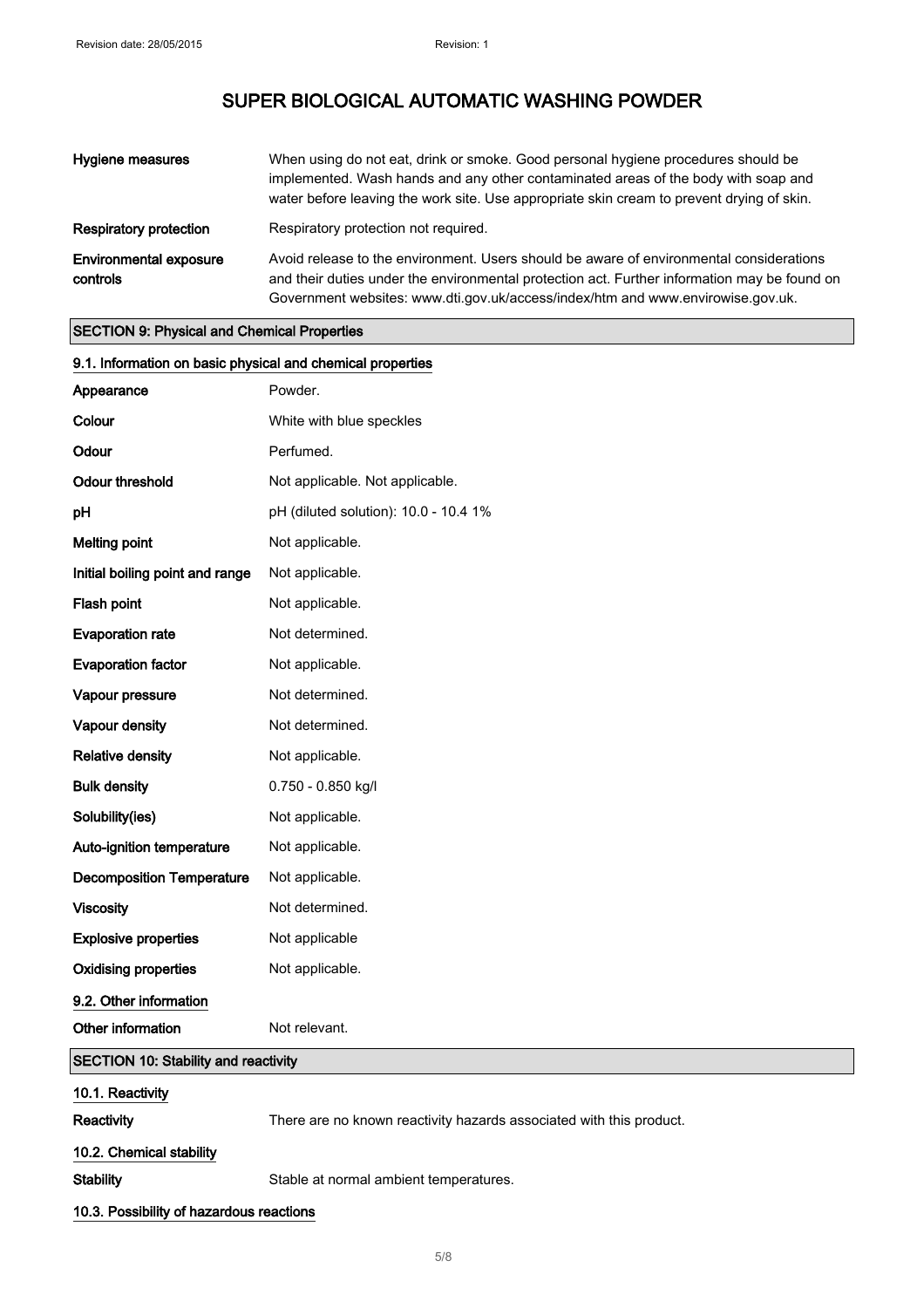| Possibility of hazardous<br>reactions        | Not applicable.                                                                                                                                                                                                                                                                                                                                                                                                                                      |  |
|----------------------------------------------|------------------------------------------------------------------------------------------------------------------------------------------------------------------------------------------------------------------------------------------------------------------------------------------------------------------------------------------------------------------------------------------------------------------------------------------------------|--|
| 10.4. Conditions to avoid                    |                                                                                                                                                                                                                                                                                                                                                                                                                                                      |  |
| <b>Conditions to avoid</b>                   | Not relevant.                                                                                                                                                                                                                                                                                                                                                                                                                                        |  |
| 10.5. Incompatible materials                 |                                                                                                                                                                                                                                                                                                                                                                                                                                                      |  |
| Materials to avoid                           | No specific material or group of materials is likely to react with the product to produce a<br>hazardous situation.                                                                                                                                                                                                                                                                                                                                  |  |
| 10.6. Hazardous decomposition products       |                                                                                                                                                                                                                                                                                                                                                                                                                                                      |  |
| Hazardous decomposition<br>products          | No known hazardous decomposition products.                                                                                                                                                                                                                                                                                                                                                                                                           |  |
| <b>SECTION 11: Toxicological information</b> |                                                                                                                                                                                                                                                                                                                                                                                                                                                      |  |
| 11.1. Information on toxicological effects   |                                                                                                                                                                                                                                                                                                                                                                                                                                                      |  |
| Acute toxicity - oral<br>ATE oral (mg/kg)    | 10,000.0                                                                                                                                                                                                                                                                                                                                                                                                                                             |  |
| <b>General information</b>                   | This product has low toxicity.                                                                                                                                                                                                                                                                                                                                                                                                                       |  |
| Ingestion                                    | May cause irritation. Symptoms following overexposure may include the following: Stomach<br>pain. Nausea, vomiting. Diarrhoea.                                                                                                                                                                                                                                                                                                                       |  |
| Skin contact                                 | Skin irritation should not occur when used as recommended. Prolonged and frequent contact<br>may cause redness and irritation.                                                                                                                                                                                                                                                                                                                       |  |
|                                              |                                                                                                                                                                                                                                                                                                                                                                                                                                                      |  |
| Eye contact                                  | May cause irritation to eyes.                                                                                                                                                                                                                                                                                                                                                                                                                        |  |
| <b>SECTION 12: Ecological Information</b>    |                                                                                                                                                                                                                                                                                                                                                                                                                                                      |  |
|                                              |                                                                                                                                                                                                                                                                                                                                                                                                                                                      |  |
| 12.1. Toxicity<br><b>Toxicity</b>            | The product is not expected to be toxic to aquatic organisms.                                                                                                                                                                                                                                                                                                                                                                                        |  |
| 12.2. Persistence and degradability          |                                                                                                                                                                                                                                                                                                                                                                                                                                                      |  |
| Persistence and degradability                | There are no data on the degradability of this product. The surfactant(s) contained in this<br>product complies(comply) with the biodegradability criteria as laid down in Regulation (EC)<br>No. 648/2004 on detergents. Data to support this assertion are held at the disposal of the<br>competent authorities of the Member States and will be made available to them at their direct<br>request, or at the request of a detergent manufacturer. |  |
| 12.3. Bioaccumulative potential              |                                                                                                                                                                                                                                                                                                                                                                                                                                                      |  |
| <b>Bioaccumulative potential</b>             | The product is not bioaccumulating.                                                                                                                                                                                                                                                                                                                                                                                                                  |  |
| 12.4. Mobility in soil                       |                                                                                                                                                                                                                                                                                                                                                                                                                                                      |  |
| <b>Mobility</b>                              | The product is water-soluble and may spread in water systems.                                                                                                                                                                                                                                                                                                                                                                                        |  |
| 12.5. Results of PBT and vPvB assessment     |                                                                                                                                                                                                                                                                                                                                                                                                                                                      |  |
| Results of PBT and vPvB<br>assessment        | This product does not contain any substances classified as PBT or vPvB.                                                                                                                                                                                                                                                                                                                                                                              |  |
| 12.6. Other adverse effects                  |                                                                                                                                                                                                                                                                                                                                                                                                                                                      |  |
| Other adverse effects                        | None known.                                                                                                                                                                                                                                                                                                                                                                                                                                          |  |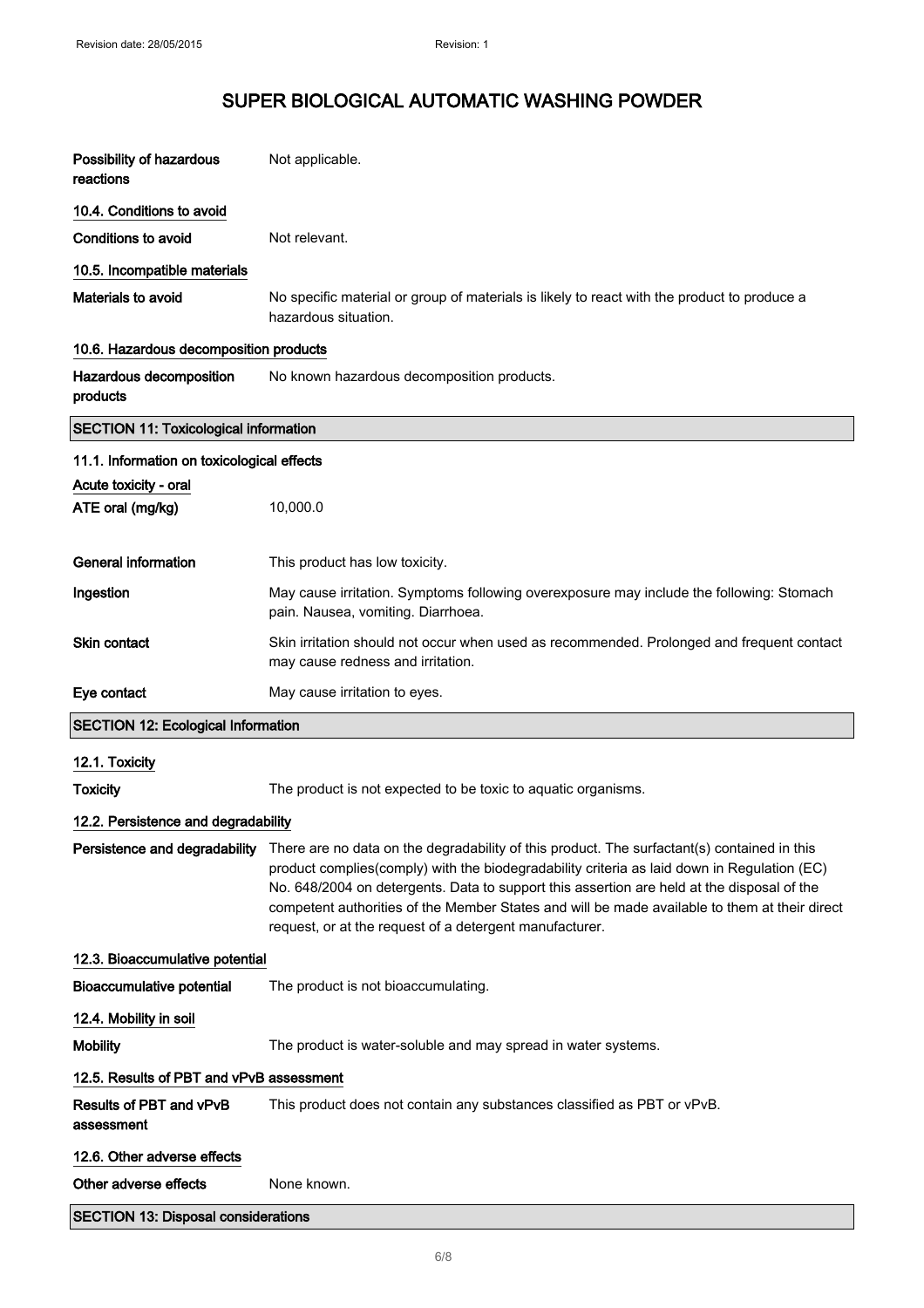| <b>General information</b>                                          | Do not discharge into drains or watercourses or onto the ground.                                                                                                                                                     |  |
|---------------------------------------------------------------------|----------------------------------------------------------------------------------------------------------------------------------------------------------------------------------------------------------------------|--|
| Disposal methods                                                    | Packaging is recyclable. Residues and empty containers should be taken care of as<br>hazardous waste according to local and national provisions.                                                                     |  |
| <b>SECTION 14: Transport information</b>                            |                                                                                                                                                                                                                      |  |
| Road transport notes                                                | Not classified.                                                                                                                                                                                                      |  |
| Rail transport notes                                                | Not classified.                                                                                                                                                                                                      |  |
| Sea transport notes                                                 | Not classified.                                                                                                                                                                                                      |  |
| Air transport notes                                                 | Not classified.                                                                                                                                                                                                      |  |
| 14.1. UN number                                                     |                                                                                                                                                                                                                      |  |
| 14.2. UN proper shipping name                                       |                                                                                                                                                                                                                      |  |
| 14.3. Transport hazard class(es)                                    |                                                                                                                                                                                                                      |  |
| 14.4. Packing group                                                 |                                                                                                                                                                                                                      |  |
| 14.5. Environmental hazards                                         |                                                                                                                                                                                                                      |  |
| 14.6. Special precautions for user                                  |                                                                                                                                                                                                                      |  |
|                                                                     | 14.7. Transport in bulk according to Annex II of MARPOL73/78 and the IBC Code                                                                                                                                        |  |
| <b>SECTION 15: Regulatory information</b>                           |                                                                                                                                                                                                                      |  |
|                                                                     | 15.1. Safety, health and environmental regulations/legislation specific for the substance or mixture                                                                                                                 |  |
| <b>National regulations</b>                                         | Control of Substances Hazardous to Health Regulations 2002 (as amended).                                                                                                                                             |  |
| <b>EU</b> legislation                                               | Regulation (EC) No 1907/2006 of the European Parliament and of the Council of 18<br>December 2006 concerning the Registration, Evaluation, Authorisation and Restriction of<br>Chemicals (REACH) (as amended).       |  |
| Guidance                                                            | Workplace Exposure Limits EH40.<br>CHIP for everyone HSG228.<br><b>COSHH Essentials.</b><br>Approved Classification and Labelling Guide (Sixth edition) L131.<br>Safety Data Sheets for Substances and Preparations. |  |
| 15.2. Chemical safety assessment                                    |                                                                                                                                                                                                                      |  |
| Currently we do not have information from our suppliers about this. |                                                                                                                                                                                                                      |  |
| <b>SECTION 16: Other information</b>                                |                                                                                                                                                                                                                      |  |

| <b>Revision comments</b> | NOTE: Lines within the margin indicate significant changes from the previous revision. |
|--------------------------|----------------------------------------------------------------------------------------|
| <b>Revision date</b>     | 28/05/2015                                                                             |
| <b>Revision</b>          |                                                                                        |
| Risk phrases in full     | NC Not classified.                                                                     |
|                          | R22 Harmful if swallowed.                                                              |
|                          | R <sub>36</sub> Irritating to eyes.                                                    |
|                          | R37 Irritating to respiratory system.                                                  |
|                          | R38 Irritating to skin.                                                                |
|                          | R41 Risk of serious damage to eyes.                                                    |
|                          | R50 Very toxic to aquatic organisms.                                                   |
|                          | R61 May cause harm to the unborn child.                                                |
|                          | R62 Possible risk of impaired fertility.                                               |

#### 13.1. Waste treatment methods